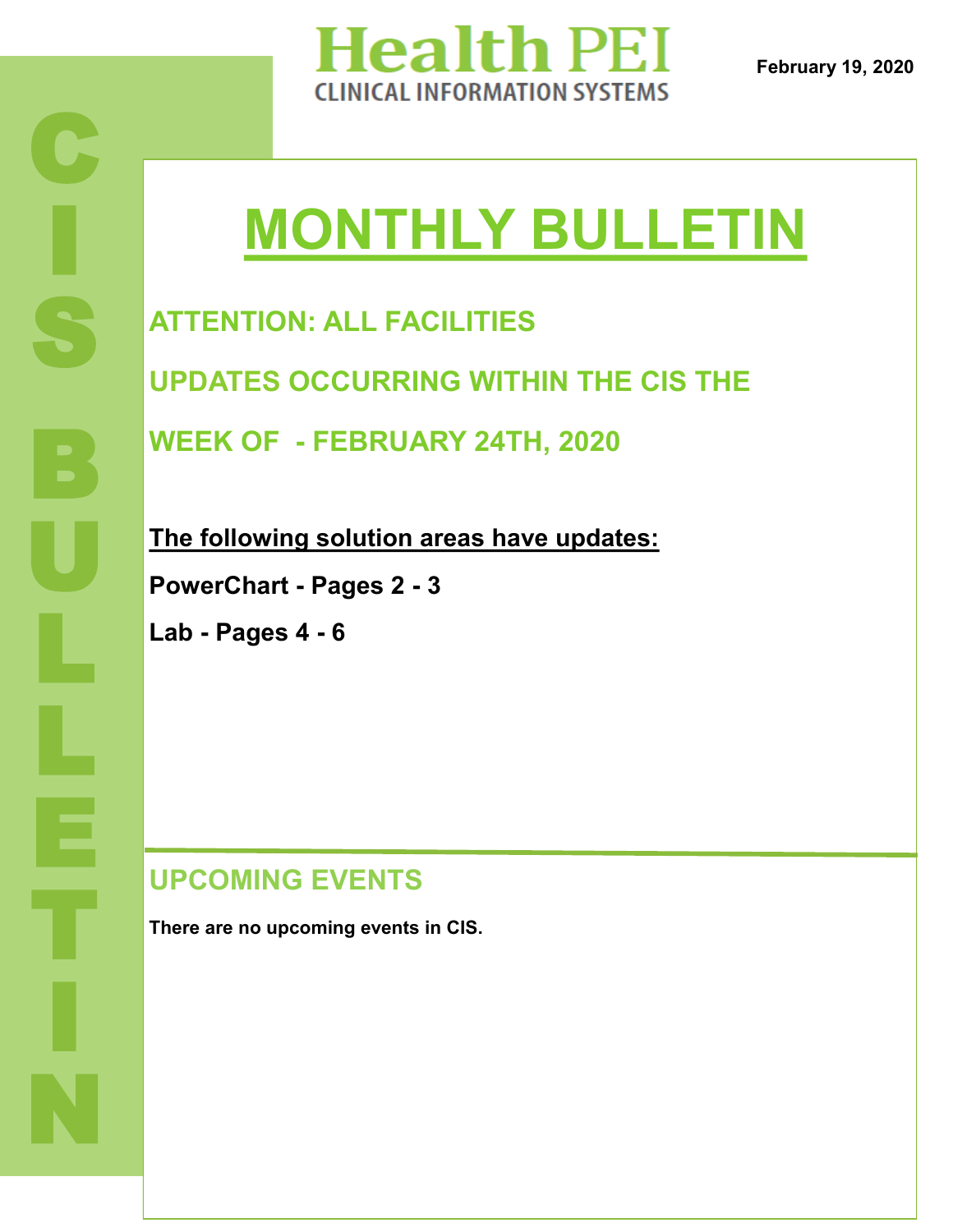## **PowerChart Updates:**

#### **Revised Adult Admission Assessment and Adult Admission History will be available February 25th.**

The content of these forms has been reduced based on an assessment of the usage of the data fields. In addition, staff will be completing the Canadian Health Outcomes for Better Information and Care (C-HOBIC) assessment. C-Hobic has been a pilot project at KCMH Medical and PCH Surgical Units. This assessment uses standardized clinical outcomes reflective of nursing practice. The information collected will support the coordination and effectiveness of patient care planning and will provide evidence of the role nursing plays in nursing sensitive patient outcomes. The C-Hobic assessment is completed at admission and again on discharge.

The forms, Adult Admission Assessment, Adult Admission History and the C-HOBIC Assessment have been presented at educational sessions at your facility.

As part of the revision, **Social History**, has been expanded to include additional topics. There is one required field **Used Tobacco/six months**. This will need to be addressed each admission.

#### **Health Care Directive Updates**

CIS form has been updated to reflect current legislation governing Health Care Directives. Current and The Health Care Directive is an important aspect in advance care planning. The Health Care Directive historical health care directive information including the date signed, proxy information and location of the most current health care directive will populate to the historical 'resus order tab' found on the hand off page. This information will be useful in starting a conversation with patients and families when inquiring about the most recent signed document. A new health care directive form is still required with each admission assessment.



Handoff, Patient Summary, Hospitalist Summary etc **NOTE:** It will **NO LONGER** post to Patient Information section of the summary pages.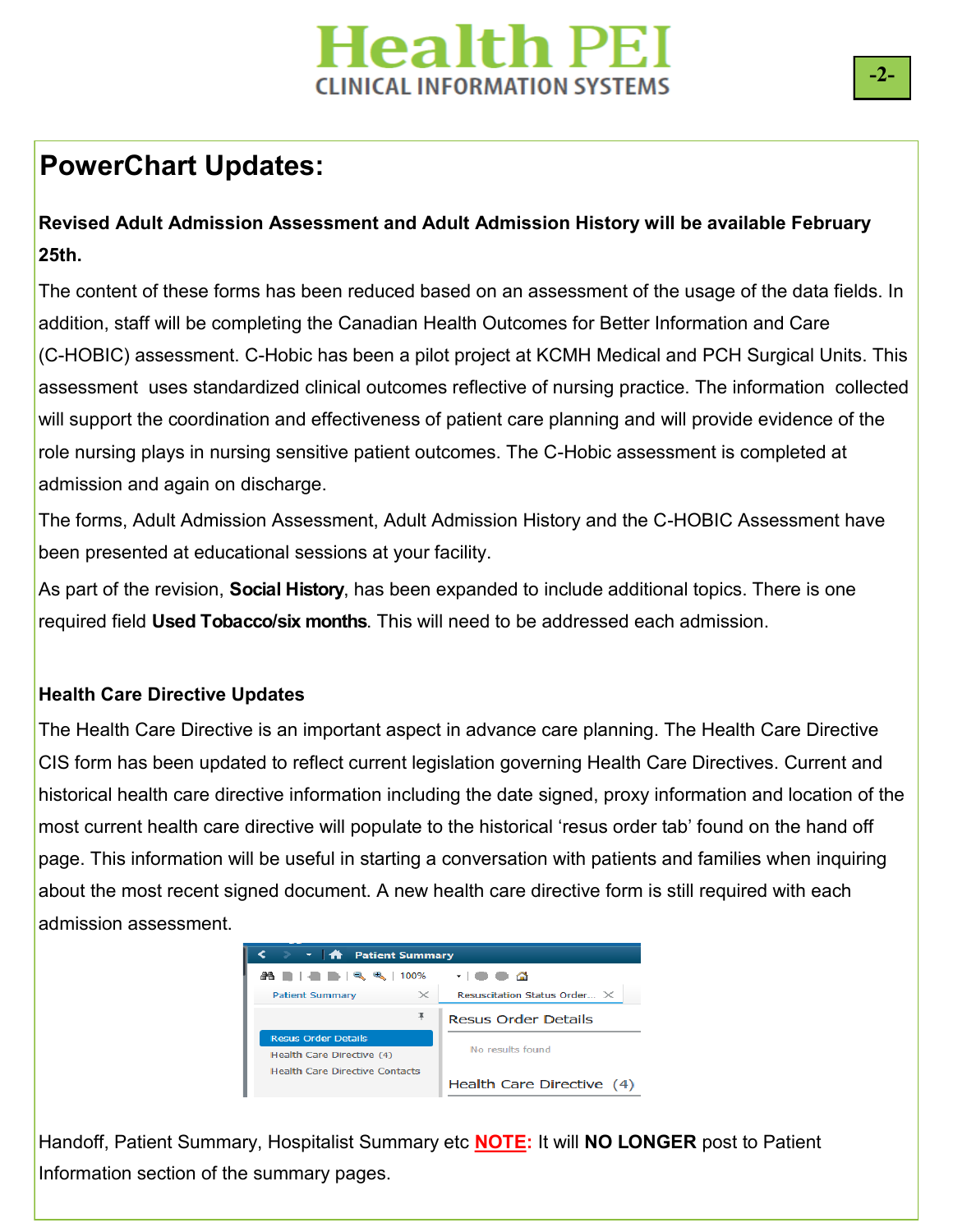### **PowerChart Updates:**

**Update to Care Plan:** There will now be the opportunity to add additional problems, interventions and outcomes. No change to the Team Updates/ Actions component.

|                              |                                                                                                                                                                                                           | <b>Care Plan</b>                                                                                                             |                                                |                                           |
|------------------------------|-----------------------------------------------------------------------------------------------------------------------------------------------------------------------------------------------------------|------------------------------------------------------------------------------------------------------------------------------|------------------------------------------------|-------------------------------------------|
| C-HOBIO                      | Falls:<br>2 - One fall in last 30 days<br><b>Nausea</b> :<br><b>Pain Symptoms</b><br>2 - Exhibited in last 24 hrs<br>Continence:<br>Ulcer:<br>3 - Deep craters in skin<br>Dyspnear<br>3 - Present at rest | 3 - Severe nausea - Interferes daily with eating and/or acti<br>3 - Frequently incontinent- Ead incontinent episode (s), but |                                                | If you already have care plan information |
| Assessment<br><b>Results</b> | Fatigue:                                                                                                                                                                                                  | 3 - Severe - Due to diminshed energy, UNABLE TO START SOME n                                                                 |                                                | documented, you will be able to copy      |
|                              | Problem #1                                                                                                                                                                                                | Planned Interventions #1                                                                                                     | Outcomes #1                                    | from the old format to this new one.      |
| Segoe UI                     | <sup>③</sup> メ m m B B U Seque UI<br>$-9$<br>$\overline{\phantom{a}}$                                                                                                                                     | - 9 % m m B U Segoe UI<br>$-9$                                                                                               | $-9$ $\times$ $-6$ $\cdot$ $-5$ $\cup$<br>$-9$ |                                           |
|                              |                                                                                                                                                                                                           |                                                                                                                              |                                                |                                           |
|                              |                                                                                                                                                                                                           |                                                                                                                              |                                                | The Retiring Care Plan (form name) form   |
|                              | Problem # 2                                                                                                                                                                                               | Planned Interventions # 2                                                                                                    | Outcomes # 2                                   | will be available until February 28th and |
| Segoe UI                     | <b>B X R B B U</b> Seque UI<br>$-9$<br>$\sim$                                                                                                                                                             | • B X lla m B U Seque UI<br>$-9$                                                                                             | $-9$ $\times$ $-6$ $\times$ $0$<br>$-9$        |                                           |
|                              |                                                                                                                                                                                                           |                                                                                                                              |                                                | located in the Shift Summary Ad Hoc       |
|                              |                                                                                                                                                                                                           |                                                                                                                              |                                                | Folder.                                   |
|                              |                                                                                                                                                                                                           |                                                                                                                              |                                                |                                           |
|                              | Problem $#3$                                                                                                                                                                                              | Planned Interventions # 3                                                                                                    | Outcomes #3                                    |                                           |
| Segoe UI                     | - 699<br><b>X R B B U</b> Seque UI<br>$-9$<br>$\overline{\phantom{a}}$                                                                                                                                    | <b>关联 B B U Segoe UI</b><br>$-9$<br>$\cdot$                                                                                  | $-9 - 0.8$ and $B$ U                           |                                           |

**CR New Order for Hand Hygiene Education:** This order will post to the orders page 1 day after admission. The order will place a task on the task list, to enable staff to complete the form.

|                                              |                   | <b>Patient Care</b> Specimen Collection |                                          |                          |
|----------------------------------------------|-------------------|-----------------------------------------|------------------------------------------|--------------------------|
| Task retrieval completed                     |                   |                                         |                                          |                          |
| Task Status Scheduled Dt/Tm Task Description |                   |                                         |                                          | <b>Order Details</b>     |
|                                              | <b>60</b> Pending |                                         | 2020-Feb-12 10:03 Hand Hygiene Education | Start: 2020-Feb-12 10:03 |
|                                              |                   |                                         |                                          |                          |

#### **PowerChart/FirstNet/SurgiNet Updates:**

**Explorer Menu for Reporting:** Is being removed on Feb 24, 2020 and is replaced by the Reporting Portal on the PowerChart/FirstNet/SurgiNet toolbar and can be added to app bar. It's recommended you setup your favorites in the Reporting Portal prior to Feb 24th.

**Emergency Department Pre-Arrival Form:** The QEH Emergency Department physicians and staff will be using a pre-arrival form in CIS to document reports from EMS or telephone reports. The information can be found in the Emergency folder in Documents tab in the Emergency forms subfolder.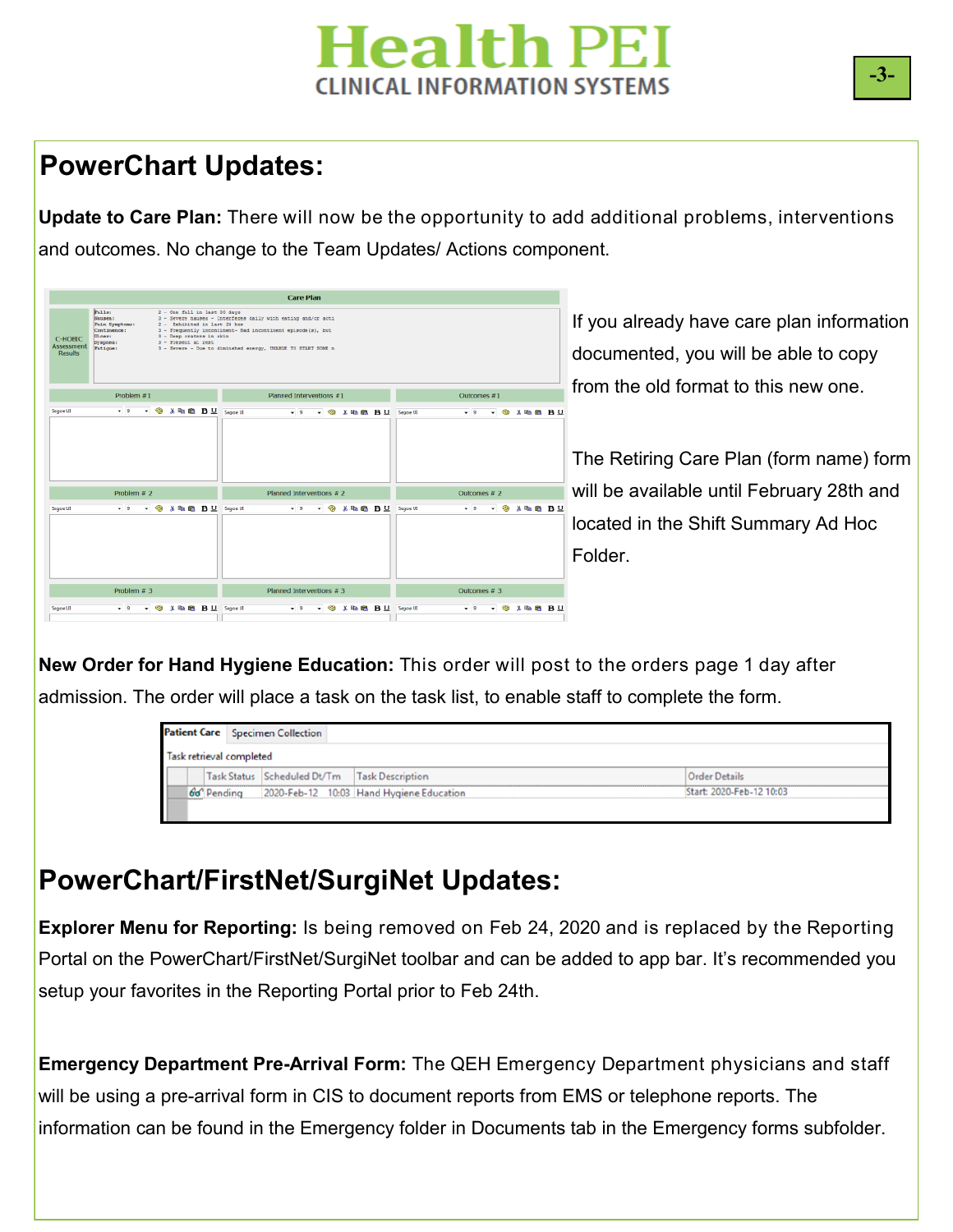

## **Lab Update: (continued)**

To reflect changes in Laboratory testing:

- **RSV Antigen Detection** is being removed as it is run in conjunction with influenza testing by PCR.
- **Influenza PCR** will be renamed **Influenza/RSV PCR**

#### **Before Change:**

Previously CPOE orders were found searching under "RSV Antigent Detection", "influenza PCR", or "Influenza/RSV/PCR"

| P ZZTEST, LOUISE - Add Order                                                                                            |                                                   |                                    |
|-------------------------------------------------------------------------------------------------------------------------|---------------------------------------------------|------------------------------------|
| <b>ZZTEST, LOUISE</b><br>Recurring [2018-Jul-17 14:19:00 - < No - Disc DOB:1999-Jan-18<br><b>Violent/Aggressive: </b>   | Age:21 years                                      | <b>Sex:Female</b><br>MRN:888000736 |
| Contains<br>rsv antigen<br>Q<br>Search:<br>$\bigcirc$ $\bigcirc$ $\bigcirc$ $\bigcirc$ $\bigcirc$ Folder:<br>$\uparrow$ | All Orders<br>▼ Type: 69<br>Αll<br>Search within: |                                    |
| <b>RSV Antigen Detection</b>                                                                                            |                                                   |                                    |



**-4-**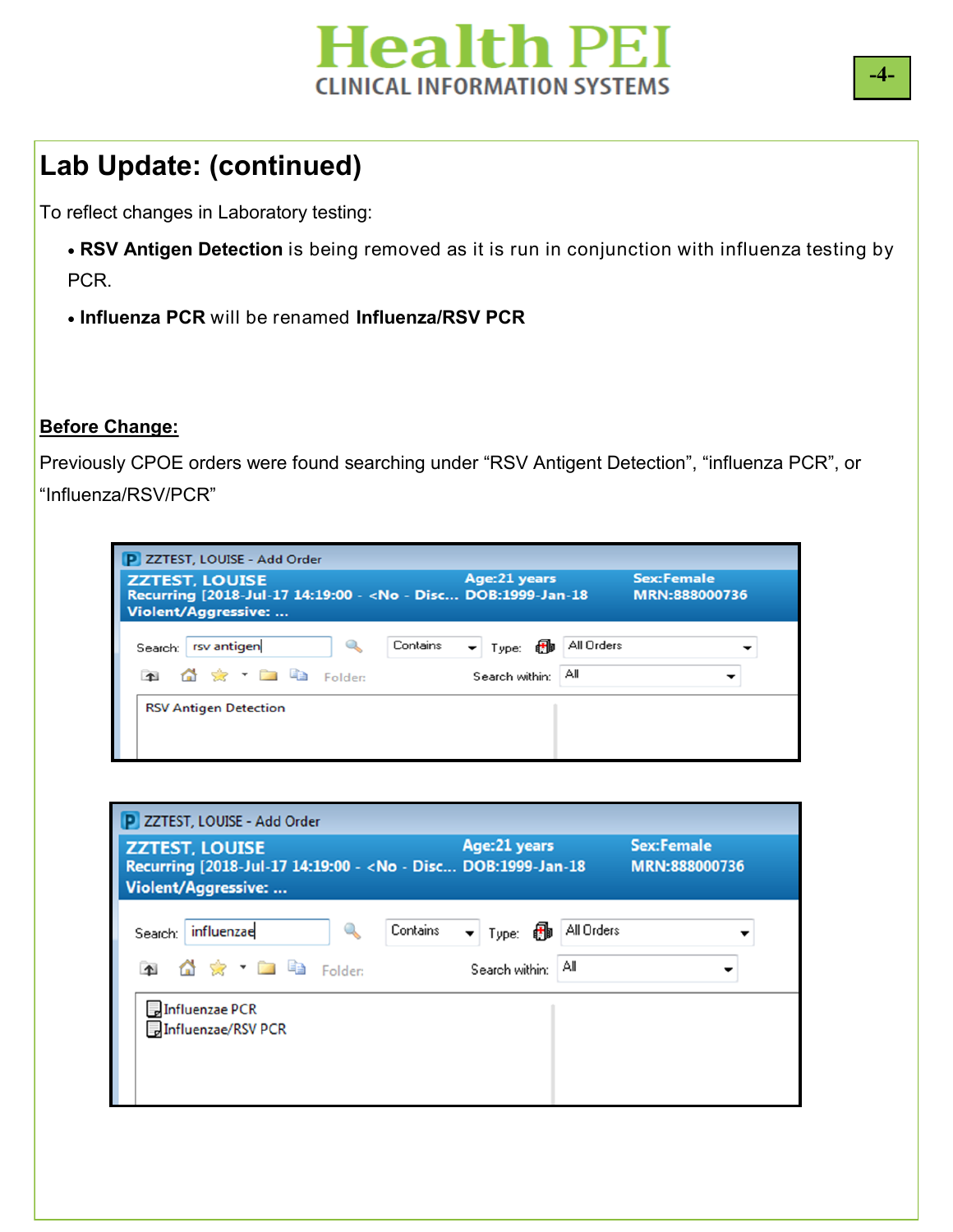| <b>Recent Results</b>  | <b>Vitals</b>                           | Lab                        | <b>Diagnostic Imaging</b>    | Warfarin |                   | Respiratory/COPD |                                | <b>PACU Documentation</b>     | Reha                  |
|------------------------|-----------------------------------------|----------------------------|------------------------------|----------|-------------------|------------------|--------------------------------|-------------------------------|-----------------------|
| Flowsheet:             | <b>Quick View</b>                       |                            | ▼<br>$\cdots$                | Level:   | <b>Quick View</b> |                  |                                |                               | O Table               |
| $\leftarrow$           |                                         |                            |                              |          |                   |                  |                                |                               | 2020-                 |
| <b>Navigator</b>       |                                         |                            |                              |          |                   |                  |                                |                               |                       |
|                        |                                         |                            |                              |          |                   |                  |                                |                               |                       |
| <b>Ouick View</b>      | ₩                                       |                            | Show more results            |          |                   |                  |                                |                               |                       |
| <b>Canceled Orders</b> |                                         |                            | <b>Quick View</b>            |          |                   |                  |                                | 2020-Feb- 2020-Feb- 2020-Feb- | 2020-Feb-<br>04 14:03 |
| Chemistry              |                                         | <b>Respiratory Testing</b> |                              |          |                   |                  | 05 14:19   05 14:18   05 13:57 |                               |                       |
|                        |                                         | <b>Influenza PCR</b>       |                              |          |                   |                  | <b>REVIEW</b>                  |                               |                       |
|                        | <b>Viral Serology &amp; Special Tes</b> |                            | <b>RSV Antigen Detection</b> |          |                   | <b>REVIEW</b>    |                                |                               |                       |
| Respiratory Testing    |                                         |                            |                              |          |                   |                  |                                |                               |                       |
| <b>Measurements</b>    |                                         |                            |                              |          |                   |                  |                                |                               |                       |

#### **After Change:**

New orders are found searching under "Influenza/RSV PCR"

| ZZ TEST, PATIENT ONE - Add Order                                                                                           |                                                                    |                                  |
|----------------------------------------------------------------------------------------------------------------------------|--------------------------------------------------------------------|----------------------------------|
| <b>ZZ TEST, PATIENT ONE</b><br>Outpatient [2020-Jan-20 10:31:00 - 2020-Jan- DOB:1957-Sep-02<br><b>Violent/Aggressive: </b> | Age:62 years                                                       | <b>Sex:Male</b><br>MRN:888000852 |
| Contains<br>influenza/rsv pcr<br>Search:<br><b>宋 - 日</b> 山<br>Folder:                                                      | All Orders<br>借個<br>Type:<br>$\checkmark$<br>Αll<br>Search within: |                                  |
| च Influenza/RSV PCR                                                                                                        |                                                                    |                                  |

| Flowsheet:                              | <b>Quick View</b> | $\checkmark$<br>$\cdots$   | <b>Quick View</b><br>Level: | <b>◎ Table</b><br>$\checkmark$ |
|-----------------------------------------|-------------------|----------------------------|-----------------------------|--------------------------------|
| $\rightarrow$                           |                   |                            |                             | 2020-                          |
| <b>Navigator</b><br>Respiratory Testing | ⊠                 | Show more results          |                             |                                |
|                                         |                   | <b>Quick View</b>          | 2020-Feb-<br>05 14:31       |                                |
|                                         |                   | <b>Respiratory Testing</b> |                             |                                |
|                                         |                   | Influenza/RSV PCR          | <b>REVIEW</b>               |                                |